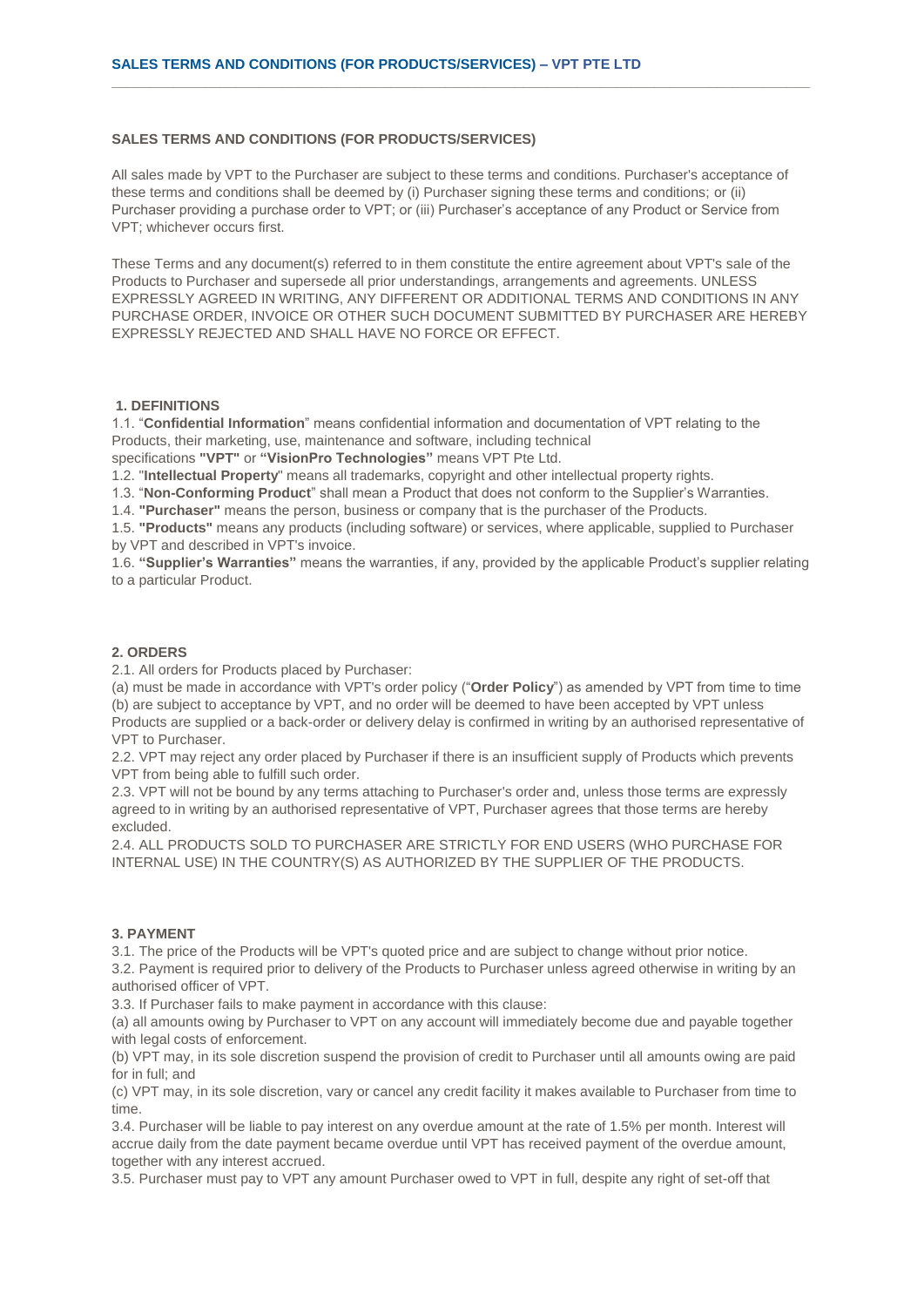Purchaser may have.

3.6. Unless stated otherwise in these Terms (or in writing by VPT's authorised representative), all prices quoted for Products are exclusive of all taxes, handling, delivery, agents' charges and any other charge, duty or impost. 3.7. Purchaser must pay VPT, on demand, any tax (other than income tax) payable under these Terms, any matter or thing done under these Terms or any payment, receipt or other transaction contemplated by these Terms, including any goods and services tax, customs duty, excise duty, stamp duty, other duty, governmental charge, fee, levy or impost, together with any fine, penalty or interest payable because of a default by Purchaser.

**\_\_\_\_\_\_\_\_\_\_\_\_\_\_\_\_\_\_\_\_\_\_\_\_\_\_\_\_\_\_\_\_\_\_\_\_\_\_\_\_\_\_\_\_\_\_\_\_\_\_\_\_\_\_\_\_\_\_\_\_\_\_\_\_\_\_\_\_\_\_\_\_\_\_\_\_\_\_\_\_\_\_\_\_\_\_\_\_\_\_**

# **4. DELIVERY**

4.1. Delivery to a local address will be via VPT's ground transportation and subject to freight and handling charges. Delivery to an international address will be subject to additional terms and charges. 4.2. Delivery times advised to Purchaser are estimates only and VPT will not be liable for any loss, damage or delay suffered or incurred by Purchaser or its Purchasers arising from late or non-delivery of the Products. 4.3. VPT may make part deliveries of any order, and each part delivery will constitute a separate supply of the Products upon these Terms.

### **5. SOFTWARE**

5.1. To the extent that a Product supplied under these Terms is a software then, in addition to these Terms, that software Product will be supplied subject to the terms and conditions of the relevant licence agreement applicable to it.

5.2. Software licence agreements may be packaged with the software, may be separately provided to Purchaser for execution or may require on-screen acceptance by Purchaser. Purchaser agrees to use the software Product in accordance with the terms and conditions of the relevant licence agreement.

5.3. Where the term "supply" is used in these Terms to refer to a software Product, such term means the sale and purchase of the licence to use that software Product.

# **6. INSPECTION AND ACCEPTANCE**

6.1. In the case of all Products ordered, Purchaser must:

(a) (For non-software Products) inspect such Products upon delivery to Purchaser's premises.

(b) (For software Product) test or inspect such software Products upon those software Products being authorised by VPT for downloading by Purchaser.

6.2. If Purchaser alleges any matter or thing by which the Products do not accord with Purchaser's order,

Purchaser must give written notice to VPT within 3 working days of delivery or downloading (as the case may be).

6.3. Failing such notice and to the extent permitted by law, the Products will be deemed to have been accepted by Purchaser.

# **7. TITLE AND RISK**

7.1. Products supplied by VPT to Purchaser will be at Purchaser's risk immediately upon:

(a) delivery of the Products to the Purchaser, Purchaser's agent or into the Purchaser's custody or control; or

(b) collection of the Products by the Purchaser's nominated carrier or agent.

7.2. Purchaser must:

(a) effect and maintain with a reputable insurance company insurance for the Products, at its cost, against all risks as it thinks appropriate;

(b) note the interest of VPT on the insurance policy; and

(c) produce a certificate of currency of the insurance effected by Purchaser under this clause to VPT, upon request.

7.3. Risk in the Products will remain with Purchaser at all times unless VPT retakes possession of the Products in accordance with the Terms.

7.4. Title in the Products supplied by VPT to Purchaser will not pass to Purchaser and will remain the absolute property of VPT until such time as VPT has been paid by Purchaser all monies due and owing to it by the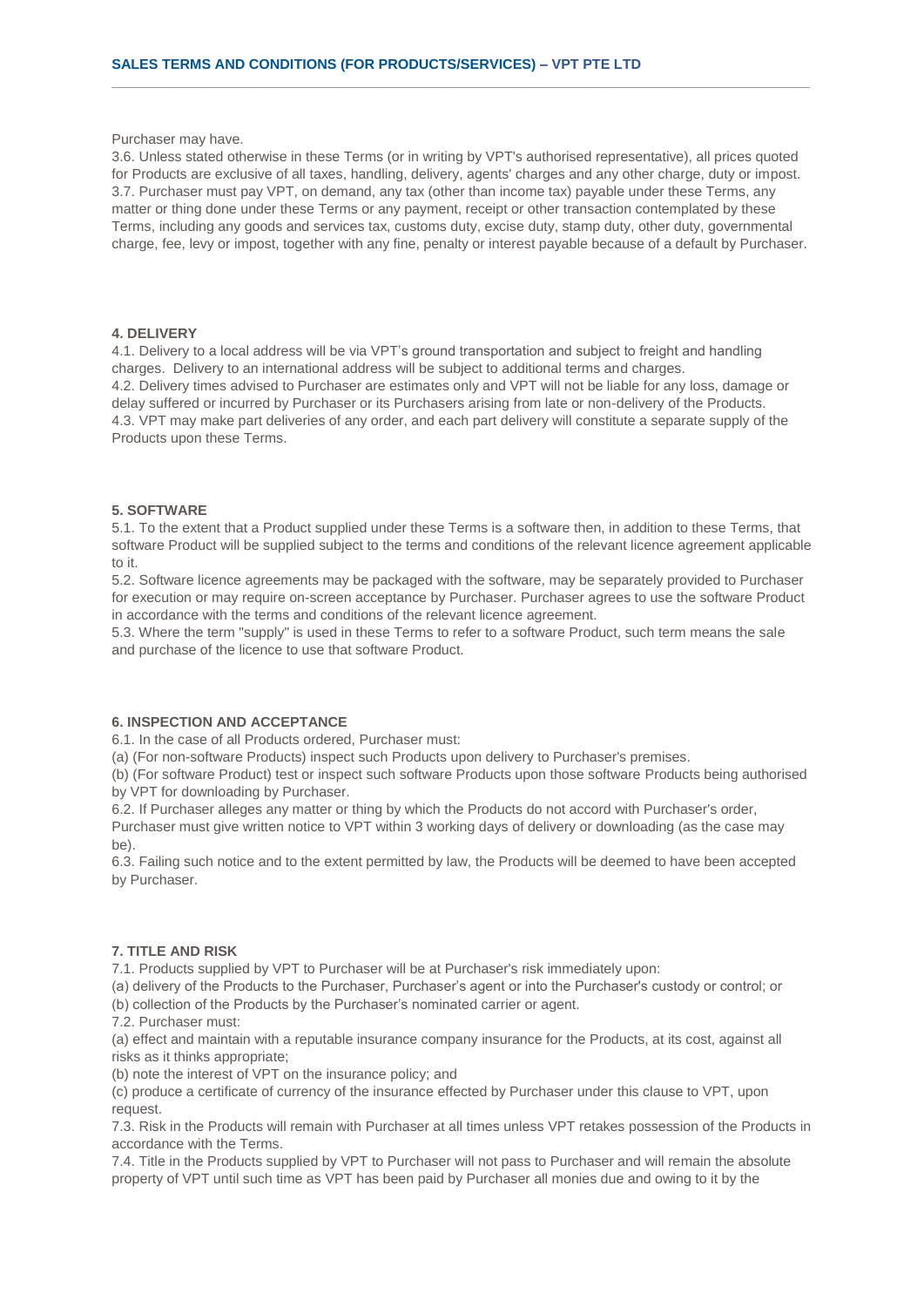Purchaser in relation to any account. Title to those Products which are software remains with VPT and/or the applicable third party licensor(s) at all times.

**\_\_\_\_\_\_\_\_\_\_\_\_\_\_\_\_\_\_\_\_\_\_\_\_\_\_\_\_\_\_\_\_\_\_\_\_\_\_\_\_\_\_\_\_\_\_\_\_\_\_\_\_\_\_\_\_\_\_\_\_\_\_\_\_\_\_\_\_\_\_\_\_\_\_\_\_\_\_\_\_\_\_\_\_\_\_\_\_\_\_**

7.5. Until the Products have been paid for Purchaser:

(a) must properly segregate and store the Products in such manner as to clearly indicate that they are the property of VPT.

(b) Purchaser may sell the Products and shall keep records of the Products in the ordinary course of its business as fiduciary agent for VPT and Purchaser agrees to deposit all proceeds of any such sale (including any proceeds received from any insurance claims) in a separate bank account and agrees not to mix the proceeds with any other monies and hold the monies on trust for VPT and shall immediately account for such proceeds to VPT.

7.6. If Purchaser has breached these Terms, Purchaser authorises VPT, at any time, to enter onto any premises upon which VPT's Products are stored to enable VPT to:

(a) inspect the Products; and/or

(b)reclaim the Products.

7.7. If Purchaser sells, disposes of or otherwise deals with Products or any part thereof before full payment has been received by VPT, Purchaser must advise VPT in writing, at such times as VPT may request, specifying full details of the Products sold, disposed of, utilised or otherwise dealt with.

7.8. Purchaser acknowledges that in the case of software Products, any refusal or failure to pay may result in cancellation of the licence to use the software Product.

7.9. Purchaser agrees that the provisions of this clause apply despite any arrangement under which VPT grants credit to Purchaser.

#### **8. PRODUCT RETURNS**

8.1. Returns will be subject to VPT's returns policy ("**Returns Policy**") as amended by VPT from time to time. 8.2. Purchaser must notify VPT in writing of any Products it wishes to return within 30 days from the date of the invoice relating to those Products.

8.3. Each claim for the return of Products by Purchaser will be dealt with in accordance with the Returns Policy. 8.4. Any substitute Products to be shipped to Purchaser in accordance with the Returns Policy will be sent by VPT to Purchaser EX-WAREHOUSE.

8.5. VPT will not be liable for any damage or defects in the Products that have been caused by the improper storage, warehousing or transport, or by any neglect, abuse or improper use, installation, maintenance or unauthorised repair of VPT's Products.

8.6. The provisions of this clause do not extend to any Products which have been added to, varied, or otherwise modified by, any person other than VPT.

### **9. FORCE MAJEURE**

9.1. If the performance of VPT's obligations under these Terms is prevented, restricted or affected by force majeure including strike, lock out, raw material shortage, breakdown of plant, transport or equipment or any other cause beyond the reasonable control of VPT, VPT will give notice of such cause to Purchaser and after 60 days from the receipt by Purchaser of such notice, either party may terminate any affected orders without penalty.

### **10. PURCHASER'S CANCELLATION**

10.1. Unless otherwise agreed in writing by an authorised officer of VPT, Purchaser may not cancel an order which has been accepted by VPT.

10.2. If Purchaser's right of cancellation is agreed to by an authorised officer of VPT in writing, the right must be exercised by notice in writing from Purchaser to VPT not later than 7 days before the estimated date of shipment by the supplier or VPT (as the case may be).

10.3. Unless otherwise agreed between Purchaser and VPT, upon cancellation prior to shipment, any deposit paid by Purchaser will be forfeited to VPT.

### **11. DEFAULT OF PURCHASER**

11.1. Without prejudice to any of VPT's other rights under these Terms, if Purchaser breaches any of these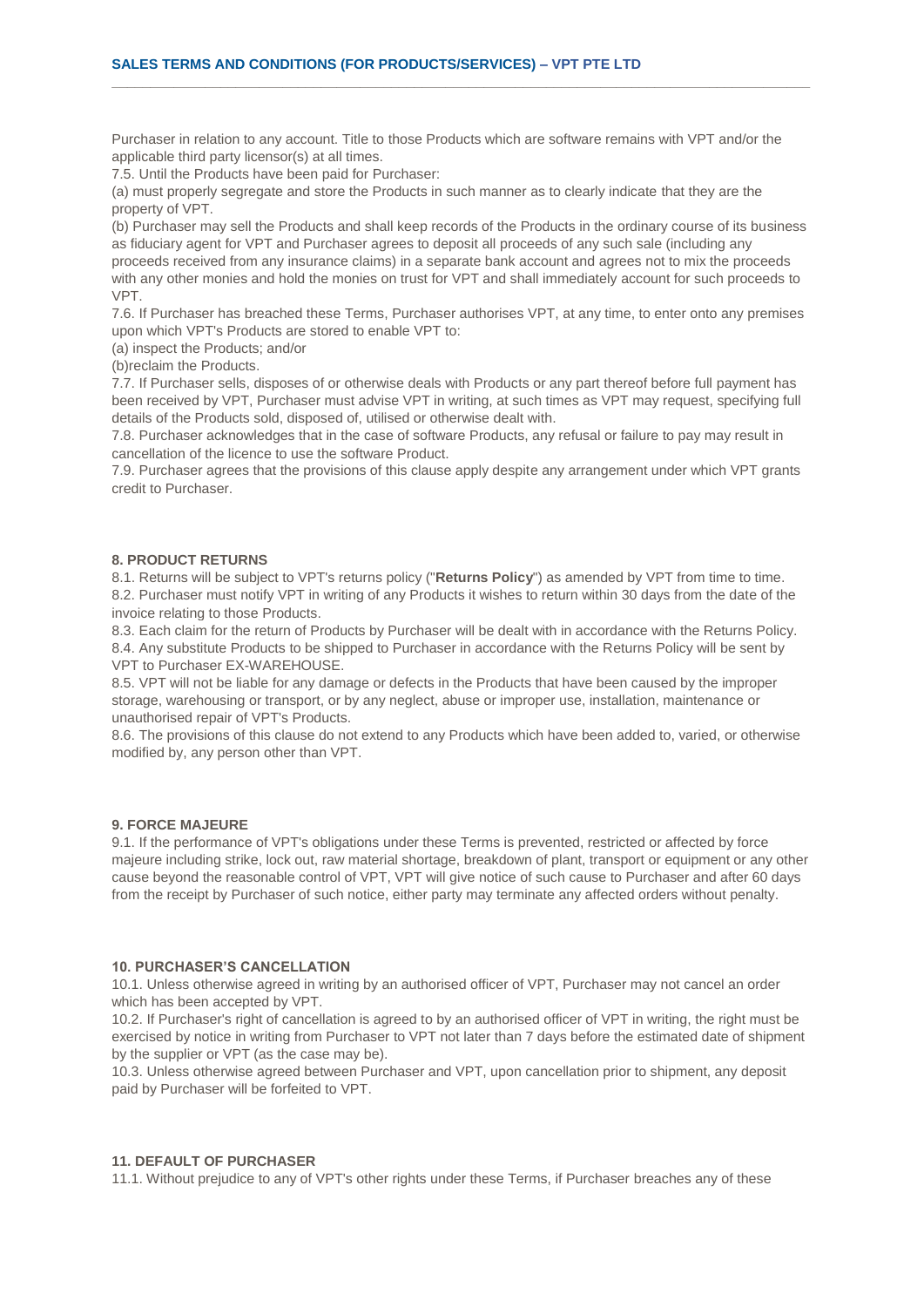Terms, VPT may, in its sole discretion, and without further liability to Purchaser:

(a) refuse to make further supplies to Purchaser; and/or

(b) terminate the relationship without notice.

# **12. WARRANTY**

12.1. Certain statutory provisions may imply warranties or conditions or impose obligations upon VPT which cannot be excluded, restricted or modified whether at all or only to a limited extent. Clauses 12 (Warranty) and 13 (Non-Conforming Products) must be read subject to those statutory provisions.

**\_\_\_\_\_\_\_\_\_\_\_\_\_\_\_\_\_\_\_\_\_\_\_\_\_\_\_\_\_\_\_\_\_\_\_\_\_\_\_\_\_\_\_\_\_\_\_\_\_\_\_\_\_\_\_\_\_\_\_\_\_\_\_\_\_\_\_\_\_\_\_\_\_\_\_\_\_\_\_\_\_\_\_\_\_\_\_\_\_\_**

12.2. To the extent permitted by law,

(a) Products are covered by the Supplier's Warranties.

(b) VPT's entire responsibility with respect to express warranties for the Products is to pass on to Purchaser the benefit of any such Supplier's Warranties.

(c) The Supplier's Warranties are in substitution for all other terms, guarantees, conditions and warranties, whether implied by statute or otherwise (including implied warranties with respect to merchantability and fitness for purpose) and VPT expressly excludes all such other terms, guarantees, conditions and warranties.

(d) VPT does not warrant that repair facilities or parts will be available in respect of any of the Products.

12.3. Software Products are not warranted by VPT under these Terms. Such software Products are warranted in accordance with the relevant licence agreements governing their use.

### **13. NON-CONFORMING PRODUCTS**

13.1. To the extent permitted by law, VPT's entire responsibility with respect to Non-Conforming Products, such non-conformity arising within a period of six (6) months from delivery to an end-user, will be to arrange for: (a) (at VPT's option) a replacement or repair of the Product; or

(b) if (a) is not practical or possible, a reduction of the price of the Products (calculated on a straight line depreciation basis) or a compensation refund.

13.2. Clause 13.1 shall not be applicable if the end-user had damaged or misused the Product thereby causing the non-conformity.

### **14. LIABILITY**

14.1. To the extent permitted by law, VPT will not be liable to Purchaser or any other person under any circumstances for any loss of use, profit, revenue, interest, goodwill or data, or for any injury or death to any person, or for any indirect, incidental or consequential damages sustained or incurred by Purchaser, whether such liability arises directly or indirectly as a result of:

(a) any negligent act or omission or wilful misconduct of VPT or its employees or agents;

(b) the supply, performance or use of any Products or services; or

(c) any breach by VPT of its obligations under these Terms.

# **15. INTELLECTUAL PROPERTY**

15.1. Purchaser acknowledges that:

(a) Intellectual Property embodied in or in connection with the Products and any related documentation, parts or software are the sole property of VPT or its suppliers; and

(b) all Intellectual Property of VPT or its suppliers may only be used by Purchaser with the express written consent of VPT or its suppliers and such consent extends only to use essential for the purposes stated in it. 15.2. Purchaser must not register or use any trademarks, trade name, domain name, trading style or commercial designation or design used by VPT or its suppliers in connection with the Products.

15.3. Purchaser will indemnify VPT against all liabilities, damages, costs and expenses which VPT may suffer or incur as a result of any work performed by VPT in accordance with Purchaser's specifications or as a result of the combination or use of the Products with other equipment, parts or software not supplied by VPT, and which results in the infringement of any Intellectual Property of any person.

15.4. VPT shall have no duty to defend, indemnify, or hold harmless Purchaser from and against any or all damages and cost incurred by Purchaser arising from any claim that the Products infringe a third party's Intellectual Property rights.